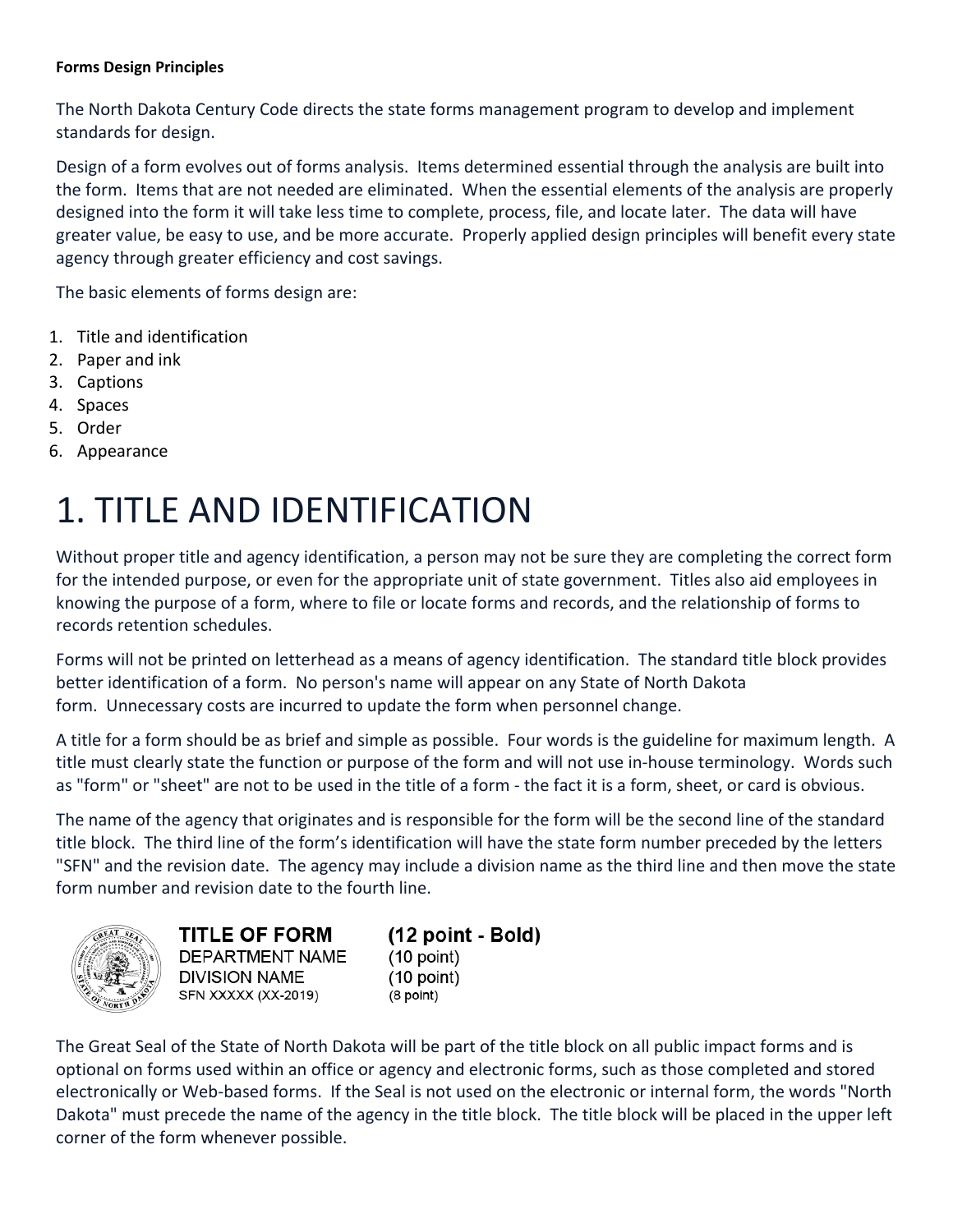The recommended form identification on subsequent pages is to include the State Form Number, revision date, and page number. An example is included below.

SFN XXXXX (8-2019) Page 2

# 2. PAPER AND INK

Generally, forms will be created using black ink or font. Ink must reproduce on copy machines and scanned images. Where it is necessary to have accent or separation to sections of a form, bold, fine, or broken lines, reverse print, or screening in black can be used.

Forms intended for use by persons with visual disabilities, and those for senior citizens in general, should be printed in clear, large type with black ink on a matte finished white paper. Glossy paper reflects light and colored ink may lack contrast; either or both can make forms difficult to read.

Twenty-pound paper is recommended for most general-purpose state forms. Different weights may be necessary for special use forms.

### SIZE

The standard size paper for State of North Dakota forms will be 8 1/2 x 11 inches and sizes to which it can be cut without waste. Standard sizes in the commercial printing industry may include 11 x 17 inches, and 22 x 34 inches. Those sizes can be cut to 8 1/2 x 11 inches without waste.

Legal-size forms are to be avoided. A review of legal-size state forms reveals that nearly all can be revised to letter-size without loss of data.

Forms printed on one side of letter-size paper are usually more efficient than smaller forms printed on two sides of paper. Forms printed on two sides are usually more efficient than two separate pages and add less bulk to the files.

## COLOR

Colored paper can be used as a tool in sorting and distributing high volume paperwork. For general use, colored paper has some disadvantages, such as: (1) it is usually more expensive than white paper, (2) it may not copy or scan clearly, (3) it lacks a professional image, (4) some colors may cause eyestrain for the user, and (5) reprints may not match.

Standard color and color sequence of carbonless (NCR) paper is available for printing state forms. The sequence of the colors may vary depending on the number of parts in a set. The original of all NCR paper sets is white paper. Forms with multiple parts will not deviate from the standard available carbonless paper. Information on use, color and sequence of carbonless paper is available from Central Services Division.

## 3. CAPTIONS

Captions are short instructions or questions which should provide or obtain exact information with a minimum of effort and without confusion. Wording should be designed so the person who fills in the form can interpret the caption clearly and easily. Words and phrases should be as simple as possible.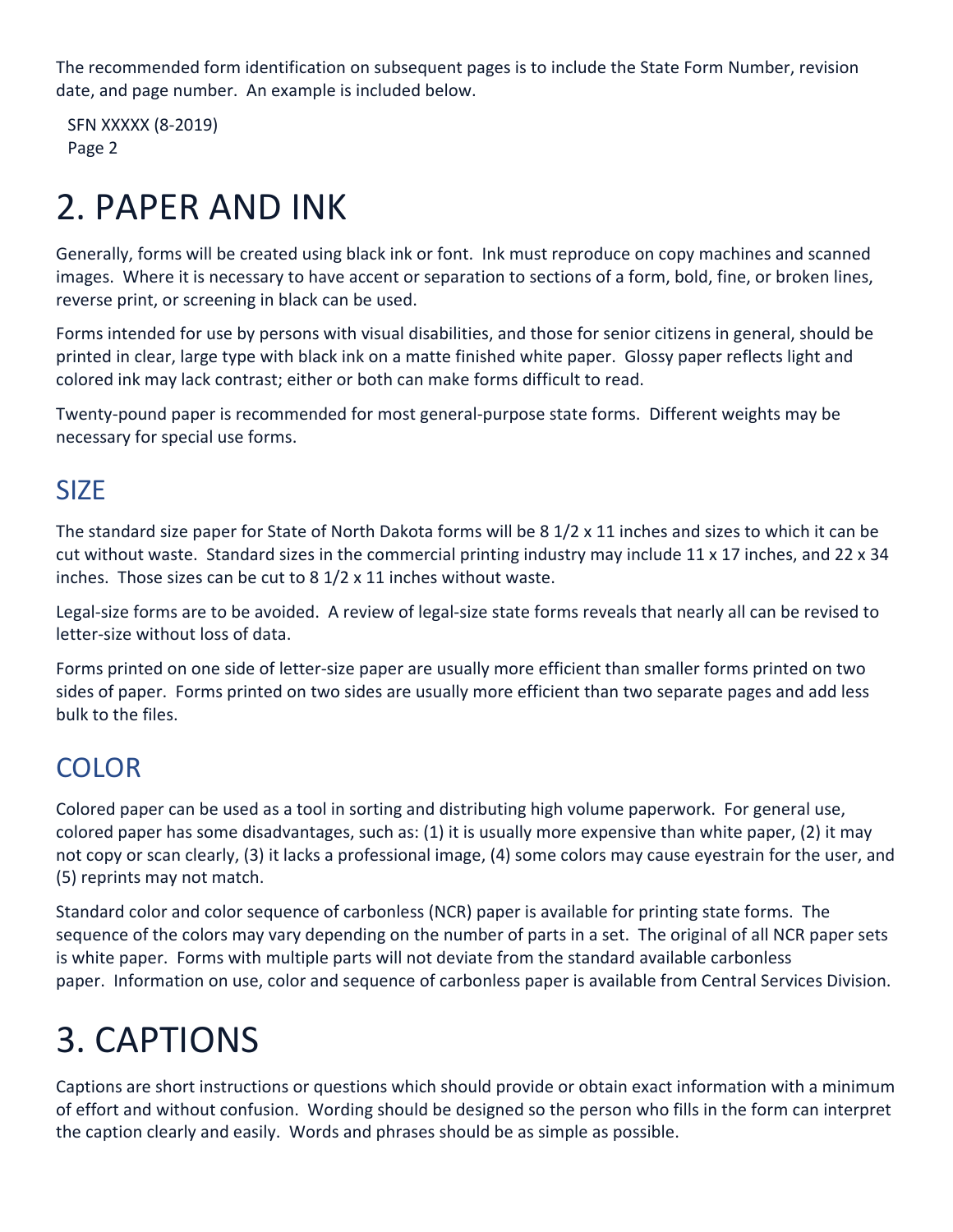All forms are to be designed so they are self-explanatory to the person who is using the form.

Captions must cover only one point so the meaning will not be misunderstood. In-house terminology should be avoided, especially on forms used with the public/private sector. The typical form should be designed so it would cause no confusion to a person with an eighth-grade education.

Properly designed captions eliminate or reduce the need for lengthy instructions. If instructions are needed, they are to be separate from the data gathering portion (body) of the form.

Upper left captions in a box format will be the design standard for State of North Dakota forms. Upper left captions do not interfere with entering data and are not hidden while the field is being completed. Upper left captions in the box format are to be 8-point size or larger in regular font - not bold or italic. The captions will be in upper- and lower-case letters to conserve space and be easier to read. When the form is completed, upper left captions become secondary to the filled-in data.

Valuable paper space is consumed by captions either on or beneath the lines where data are to be entered, and neither result in a form that can be efficiently completed. Upper left captions make it possible to design a form with a minimum of visual stops, which is a measure of efficiency and cost-savings for forms that are filled in by hand or completed electronically.

### BOX FORMAT WITH UPPER LEFT CAPTIONS

| Name                 |                    |       | <b>Report Date</b> |            |
|----------------------|--------------------|-------|--------------------|------------|
| <b>Address</b>       | City               | State | <b>ZIP Code</b>    | <b>YES</b> |
| <b>Job Title</b>     |                    | Grade | Classification     |            |
| <b>Email Address</b> | Name of Supervisor |       |                    |            |

### CAPTIONS ON THE LINE

| Name<br>,我们也不会有什么。""我们的人,我们也不会有什么?""我们的人,我们也不会有什么?""我们的人,我们也不会有什么?""我们的人,我们也不会有什么?""我们的人                                                                                                                                                   |                                                      |             | Report Date <b>contract the contract of the series</b> |           |
|--------------------------------------------------------------------------------------------------------------------------------------------------------------------------------------------------------------------------------------------|------------------------------------------------------|-------------|--------------------------------------------------------|-----------|
| Address<br>the control of the control of the control of the control of the control of the control of                                                                                                                                       | City<br>the control of the control of the control of | State       | ZIP Code_______________                                | <b>NO</b> |
| Job Title<br>the control of the control of the control of the control of the control of the control of the control of the control of the control of the control of the control of the control of the control of the control of the control |                                                      | Grade______ | Classification                                         |           |
| <b>Email Address</b>                                                                                                                                                                                                                       |                                                      |             |                                                        |           |

### CAPTIONS BENEATH THE LINE

| Name                 |      |                    | <b>Report Date</b> |           |  |
|----------------------|------|--------------------|--------------------|-----------|--|
| Address              | City | State              | ZIP Code           | <b>NO</b> |  |
| Job Title            |      | Grade              | Classification     |           |  |
| <b>Email Address</b> |      | Name of Supervisor |                    |           |  |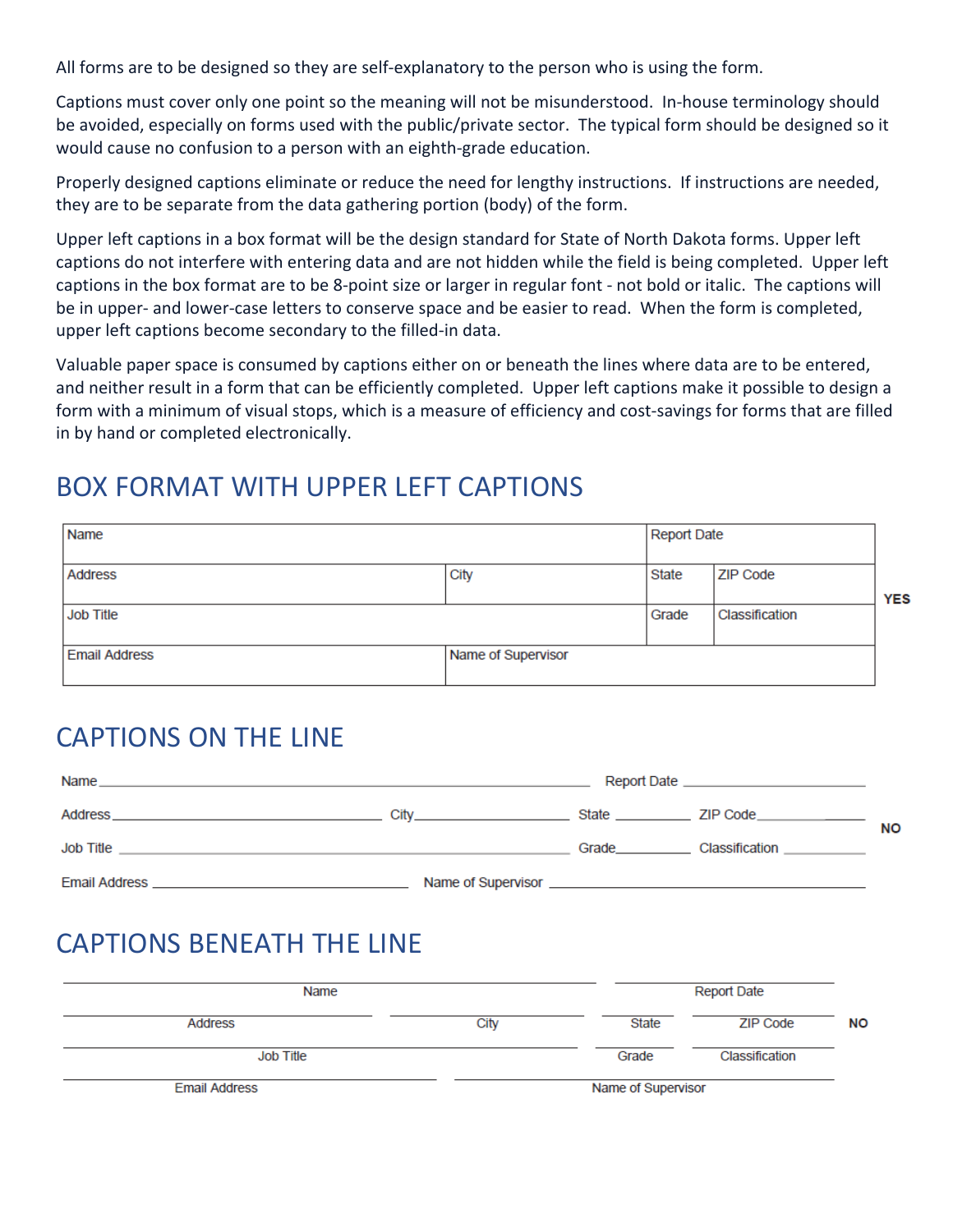## REASONS THE BOX DESIGN WITH UPPER LEFT CAPTIONS IS BEST

- 1. The captions become secondary after the data is entered.
- 2. The captions do not consume valuable paper space that is needed for entering information.
- 3. The captions are not hidden while the form is being completed.
- 4. It is easier to provide the necessary amount of space for each of the form's data entry areas.
- 5. It allows a smaller, more compact, and efficient form.
- 6. Retrieval of data will be easier and more efficient because data entered is easier to locate for use.
- 7. The form will have better visual appearance.

# 4. SPACES

A critical part of forms design is assuring the right amount of space is provided for entries that will be made on the form. Given too much or too little space, persons filling in forms may not be sure they are giving the right answer. Accuracy may be impaired.

Forms analysis reviews the needs and predicts the proper amount of space for the typical anticipated answer. Those space requirements are then correlated to whatever equipment or process will be used to fill in the form.

Many items of information obtained on forms by state agencies are of a specific or predictable size. For example, social security numbers have nine digits, ages have from one to three digits, etc.

Standards for horizontal space on forms will be related to (1) the data to be gathered by the form, (2) the equipment or manual process by which the form will be completed, and (3) other individual characteristics of the form. One inch of space should be allowed for every four to six characters. This provides adequate space for most handwriting and is also good for typed entries.

Entry fields with box formatting and upper left captions should be 3/8" in height for vertical spacing. This is also the recommended size for handwriting.

Margins - Forms need margins of clear area for press gripper space, for appearance, and sometimes for punching holes and binding. All forms will allow a minimum of a 1/4-inch margin on all four sides of the form.

# 5. ORDER

Many forms take more time than necessary to complete and process because fill-in items are scattered randomly over the working part of the form. This is particularly true of forms printed in narrative. Such forms should be redesigned so that fill-in items are vertically aligned, separated from any narrative text, and given some logical order with box formats and upper left captions. This will reduce the time needed to complete a form, to find fields, and is also insurance that all items will be filled in.

The sequence of items on the form is important to the speed and accuracy of entering and extracting data. If items are taken from or entered onto other documents, all must have the same order. People are accustomed to reading from left to right and top to bottom, and forms should use that order. Some sequences are familiar, such as number, street, city, state, and ZIP code. The sequence of items on a form must follow the flow of work.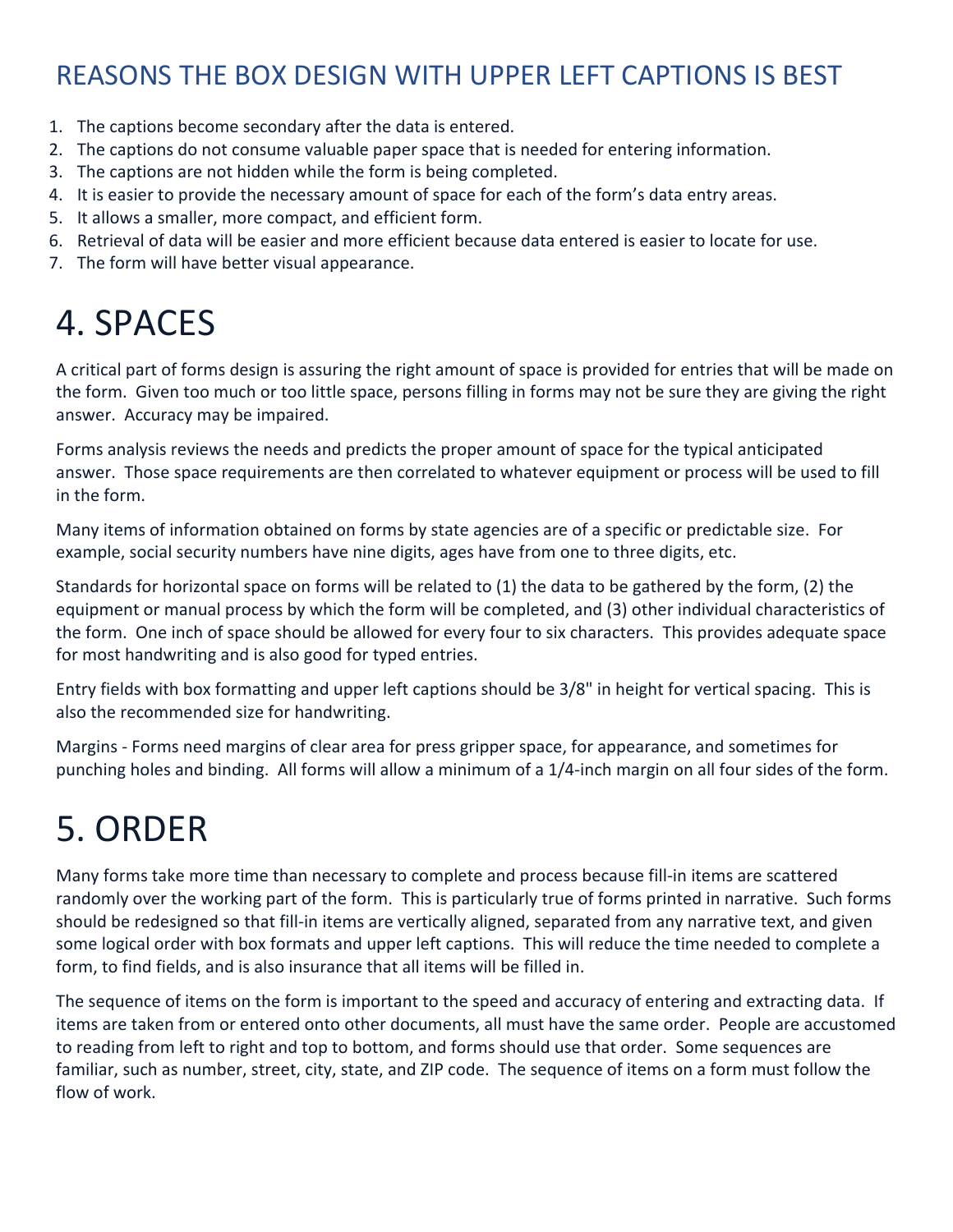Most forms are composed of five basic parts:

- 1. Identification the standard title block
- 2. Introduction the who, what, and when
- 3. Body the data entry area
- 4. Instructions directions to users
- 5. Conclusion affidavits and signatures

Not all five parts are required on every form. However, many parts are included, the sequence will be the same on all state forms.

### IDENTIFICATION

The title block will be standard on all forms. The title block should be placed in the upper left corner of the form whenever possible. No names of any person will be used on a state form.

### INTRODUCTION

The introduction on state forms will not generally be needed since proper captions and instructions will cover most introductory items.

### BODY

The body of the form is the most important part. This area gathers or compiles the data and is the reason for which the form exists. All other parts of the form merely complement this part. The body of the form will be designed in box format with upper left captions, and a minimum of vertical alignment points.

If a compromise needs to be made between the amount of space allowed for any item and the need for vertical alignment, the vertical alignment should have first consideration. However, if adjustment is needed, it must be so that data entry areas provided are larger than minimum requirements.

### Example of Good Vertical Alignment

(3 Vertical Alignment Points/Tabs)

| Name (Last, First) |                      | Date of Birth |                         |
|--------------------|----------------------|---------------|-------------------------|
| <b>Address</b>     | City                 | State         | <b>ZIP Code</b>         |
| County             | <b>Email Address</b> |               |                         |
| Name of Supervisor |                      |               | <b>Telephone Number</b> |
|                    |                      |               |                         |

### Example of Poor Vertical Alignment

(6 Vertical Alignment Points/Tabs)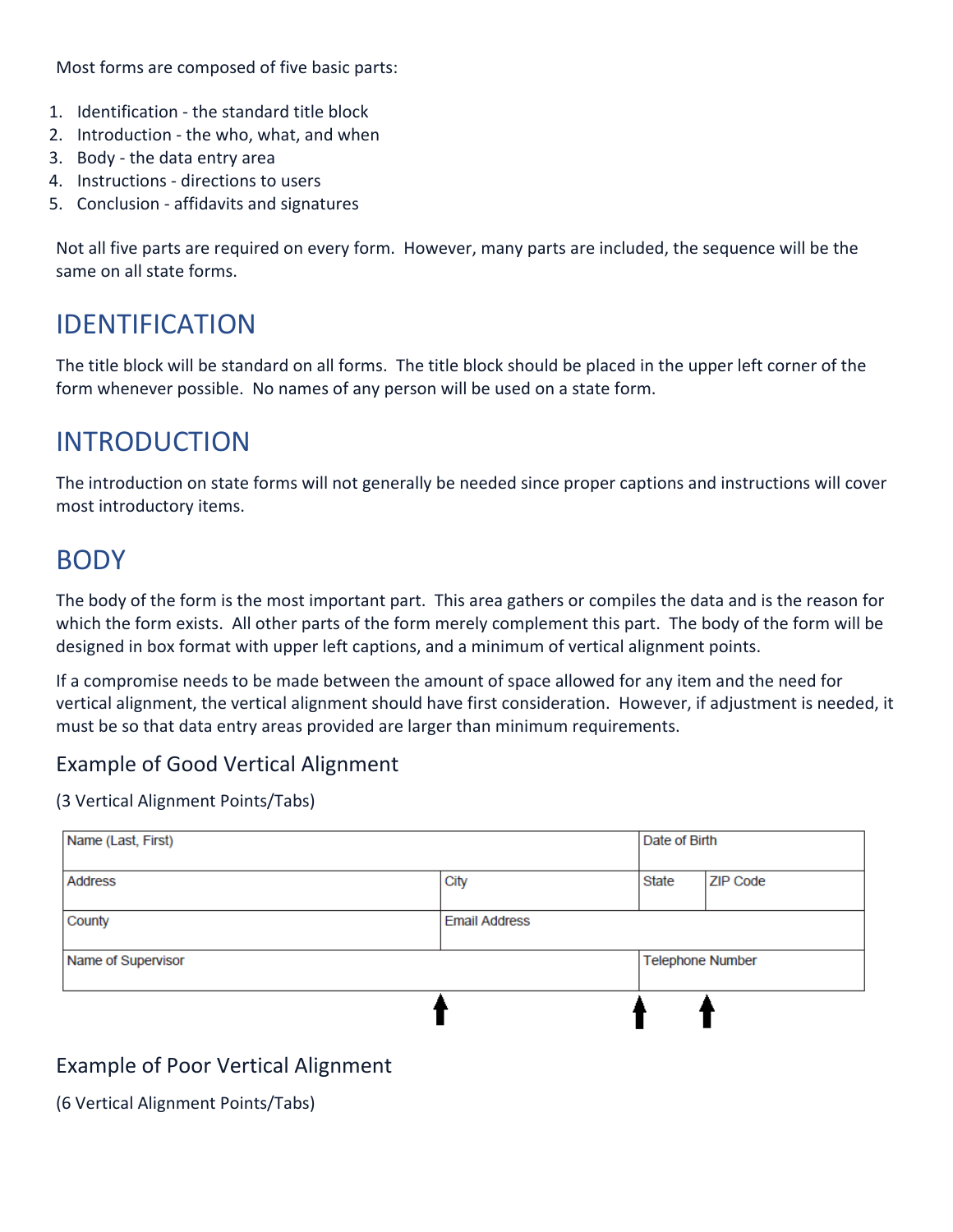| Last Name          | <b>First Name</b> |      |                      | Date of Birth |                         |                 |
|--------------------|-------------------|------|----------------------|---------------|-------------------------|-----------------|
| <b>Address</b>     |                   | City |                      | <b>State</b>  |                         | <b>ZIP Code</b> |
| County             |                   |      | <b>Email Address</b> |               |                         |                 |
| Name of Supervisor |                   |      |                      |               | <b>Telephone Number</b> |                 |
|                    |                   |      |                      |               |                         |                 |

### **INSTRUCTIONS**

A good form will be self-explanatory, although brief instructions may be needed. These instructions should be brief, concise, and easy to understand. Properly designed captions reduce the need for instructions. General instructions may include:

1. How to fill in the form - print, pen or pencil, etc. This should be at the top of the form where it can be read before starting to fill in data.

Whenever possible, the following instructions will be placed at the lower left of the form:

- 1. Where and when the form submitted or mailed
- 2. To whom a check would be payable and the amount due
- 3. Documents or items to submit with the form
- 4. Distribution/Routing instructions

Lengthy instructions on a form are seldom read and should be avoided. Instructions for completing a form, or for items to submit the form, should never appear within the body of the form. It is not necessary to instruct that a form *must be completed in its entirety*; it is understood that a form must be completed. If the form is properly designed, it will be completed.

Routing/distribution instructions are needed on most multi-part forms. These will be placed on the bottom of the form using the legend method. With the legend method, the printing is the same on all parts of the forms. Printing costs less and all recipients are aware of the distribution of all other parts of the form. If routing instructions are printed with the marginal method, each part of the form indicates only its own destination. Routing to a specific office, if needed, will be to a division or program -- no person's name will be used as part of any routing instructions.

### Routing/Distribution Instructions

| <b>LEGEND METHOD - APPROVED</b>                                        | <b>MARGINAL METHOD - NOT APPROVED</b> |  |  |
|------------------------------------------------------------------------|---------------------------------------|--|--|
| <b>DISTRIBUTION:</b><br><b>WHITE - Director</b><br>YELLOW - Accounting | To: Office of the Director            |  |  |
| PINK - Applicant                                                       |                                       |  |  |
| DISTRIBUTION:                                                          |                                       |  |  |
| <b>WHITE - Director</b>                                                |                                       |  |  |
| YELLOW - Accounting                                                    | To: Accounting                        |  |  |
| PINK - Applicant                                                       |                                       |  |  |
| <b>DISTRIBUTION:</b>                                                   |                                       |  |  |
| WHITE - Director                                                       |                                       |  |  |
| <b>YELLOW</b> - Accounting                                             | To: Applicant                         |  |  |
| PINK - Applicant                                                       |                                       |  |  |